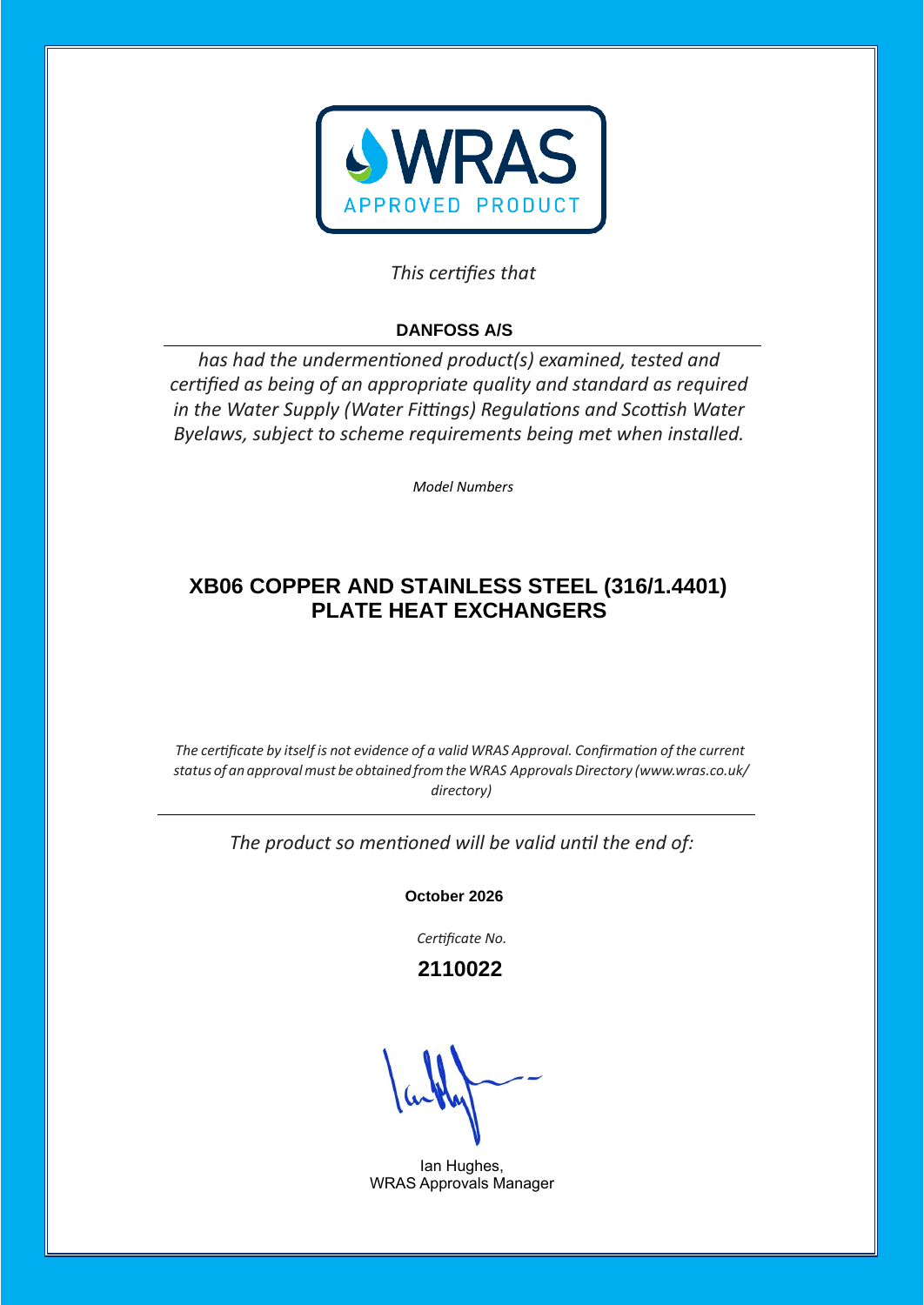### **APPROVAL INFORMATION**

| Validity dates:                    | This approval is valid for fittings (as listed below in model) manufactured AND installed between<br>October 2021 & October 2026                                                      |
|------------------------------------|---------------------------------------------------------------------------------------------------------------------------------------------------------------------------------------|
| Section Number:                    | 1350                                                                                                                                                                                  |
| Section title:                     | <b>HEAT EXCHANGERS</b>                                                                                                                                                                |
| Installation requirement<br>notes: | <b>R001</b><br>(IRN's are set out in Appendix A)                                                                                                                                      |
| Product description:               | Copper brazed micro plate heat exchanger with copper and stainless-steel (316/1.4401) plates.                                                                                         |
|                                    | Maximum working pressure 25.0 Bar. Maximum operating temperature 100°C                                                                                                                |
| Size:                              | 3/4" BSP (M)                                                                                                                                                                          |
| Identification Marking:            | Danfoss company logo, model name, maximum temperature and pressure, date of manufacture (YYYY-<br>MM-DD) and other technical infomation on adhesive label on front of heat exchanger. |
| Manufacturer:                      | Danfoss Trata d.o.o.                                                                                                                                                                  |
| Factor:                            | Danfoss A/S                                                                                                                                                                           |
| Model:                             | XB <sub>06</sub>                                                                                                                                                                      |